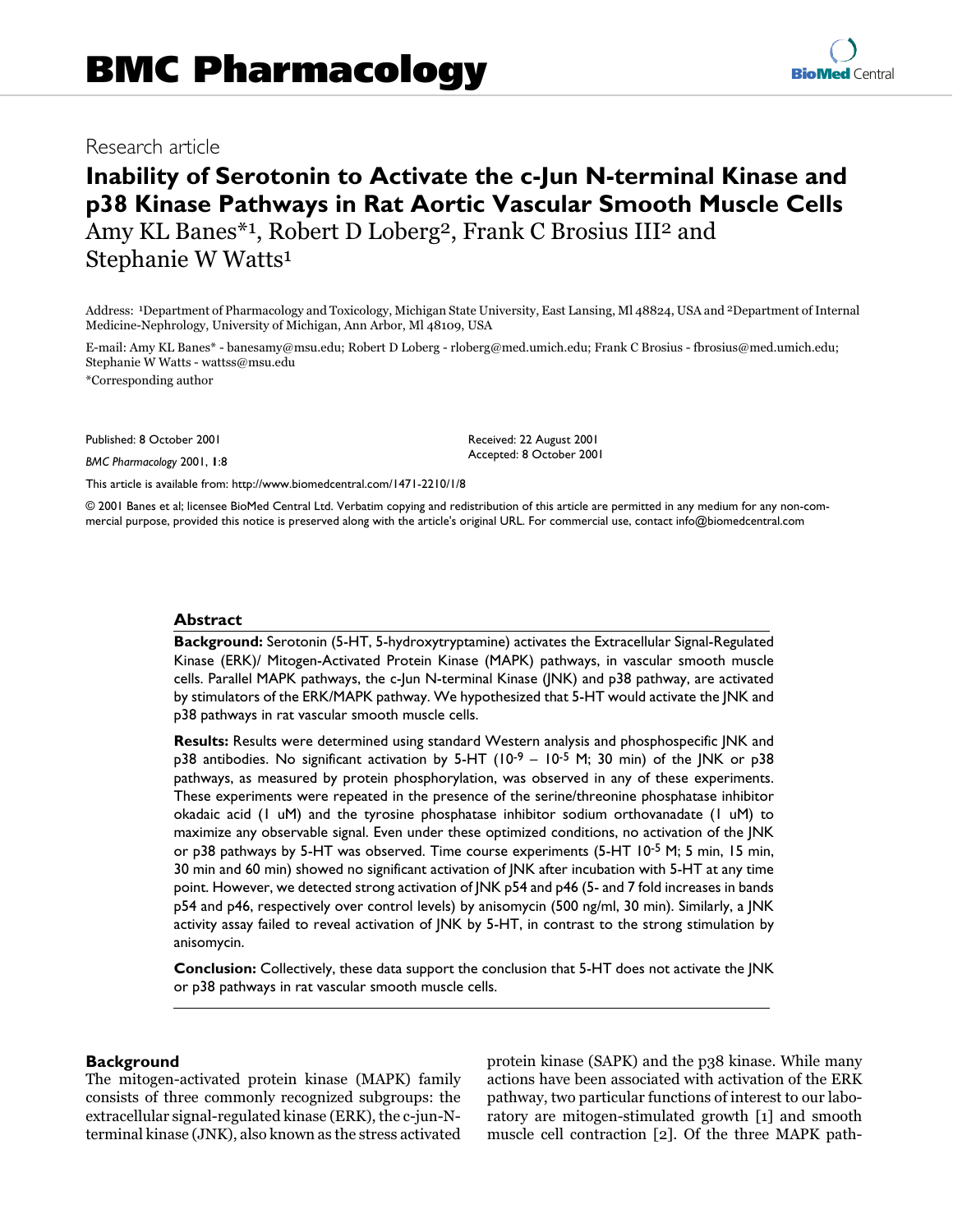

<span id="page-1-0"></span>Top: Blot of 5-HT-induced stimulation of the ERK/MAPK pathway in rat aortic vascular smooth muscle cells as measured by use of a phosphospecific ERK/MAPK antibody. Densitometry measurements are for the 42 kDa band. Blot is representative of four experiments. Bottom: Total ERK/ MAPK antibody recognizes nonphosphorylated forms as well as phosphorylated protein. Densitometry measurements are for the 42 kDa band.

ways, activation of the ERK pathway and the intracellular signaling pathways associated with ERK activation are the best delineated. Known activators include reactive oxygen species [[3](#page-6-1),[4](#page-6-2)], growth factors [\[5](#page-6-3)], and agonists of G-protein coupled receptors [\[6](#page-6-4)[,7](#page-6-5)]. The two other MAPK pathways, the JNK and p38 pathways, have been implicated in a variety of similar cellular functions. Known activators of the JNK and p38 pathways in vascular smooth muscle cells include reactive oxygen species [[8](#page-6-6)[,9\]](#page-6-7), mechanical strain [\[10](#page-6-8),[11](#page-6-9)], hypoxia [\[12\]](#page-6-10) and a variety of cytokines and growth factors. The mechanisms of many cellular functions of the JNK and p38 pathways are not yet clearly defined. The JNK pathway is involved in apoptosis [[13](#page-6-11)], arginine vasopressin-induced increases in smooth muscle α-actin in vascular smooth muscle cells [[14](#page-6-12)] as well as in phosphorylation of transcription factors c-jun, ATF-2 and ELK-1 and phosphorylation of Na-K-2CI cotransporter [\[15](#page-6-13)]. The p38 pathway has been implicated in apoptosis [[16\]](#page-6-14), neointimal hyperplasia after vascular injury [\[17](#page-6-15)] as well as angiotensin ll-induced contraction in vascular smooth muscle [[18\]](#page-6-16).

Recently, it has been noted that the JNK and p38 pathways can be activated by G-protein coupled receptor agonists, notably angiotensin II, in vascular smooth muscle cells [[19](#page-6-17)[,20](#page-6-18)]. In cardiac myocytes, both the p38 and JNK pathways have been activated by endothelin-1 (ET-1) and the  $\alpha_1$  adrenergic receptor agonist phenylephrine [\[21\]](#page-6-19). The ability of the JNK and p38 pathways to be activated by the same agonists of G-protein coupled receptors which activate the ERK pathway led to the investigation of 5-HT as a possible activator of the JNK and p38 pathways. 5-HT, acting *via* the 5-HT<sub>2A</sub> receptor, is a known activator of the ERK pathway in vascular smooth muscle cells [[2](#page-6-0),[22\]](#page-6-20). In these studies we tested the hypothesis that 5-HT would activate the JNK and p38 pathways in rat aortic vascular smooth muscle cells.

## **Results**

## *The ERK pathway*

In agreement with previously published studies from our lab, 5-HT caused a concentration-dependent activation of the ERK pathway (figure [1\)](#page-1-0). This activation occurs maximally at five minutes of stimulation and returns to basal levels by thirty minutes [[23\]](#page-6-21). This time course of activation is consistent with that of other G-protein coupled receptors.

## *The p38 pathway*

The p38 pathway has demonstrated a different time course of activation via G-protein coupled receptors than the ERK pathway [[24\]](#page-6-22). Using the time point (30 min) at which angiotensin II demonstrates maximal stimulation of the JNK pathway we performed a concentration response curve  $(10^{-9} – 10^{-5} M)$  to 5-HT in vascular smooth muscle cells. Western analysis using phosphospecific antibodies was used to measure activation the p38 pathway. A total or non-phosphospecific antibody was used to ensure equal loading of p38 protein. After thirty-minutes of incubation with  $5-HT(10^{-9}-10^{-7})$ 5 M), there was no enhanced phosphorylation of p38 (figure [2,](#page-2-0) bottom). In contrast, incubation with anisomycin (500 ng/ml) induced significant phosphorylation of p38 (2-fold above basal). These data suggest that 5-HT does not activate the p38 pathway in rat vascular smooth muscle cells despite the ability of other agonists to activate the pathway in these cells.

## *The JNK pathway*

Figure [3](#page-2-1) shows that thirty minutes of incubation with 5- HT ( $10^{-9}$  –  $10^{-5}$  M) resulted in a trend towards a modest increase in phosphorylation of the p46 JNK isoform. This trend, however, was not statistically significant. In contrast, anisomycin (500 ng/ml) induced significant phosphorylation of the p46 JNK isoform (5–7 fold above basal). Both the p54 and p46 bands were analyzed by densitometry (data for p54 not shown). However, incubation with 5-HT did not produce statistically significant activation in either band when compared to vehicle. These data suggest that 5-HT does not substantially activate the JNK pathway in vascular smooth muscle cells. However, the data obtained with anisomycin provides evidence that this pathway can be activated in these cells.

To confirm that thirty minutes was an optimal time point for observing 5-HT-induced phosphorylation of JNK, we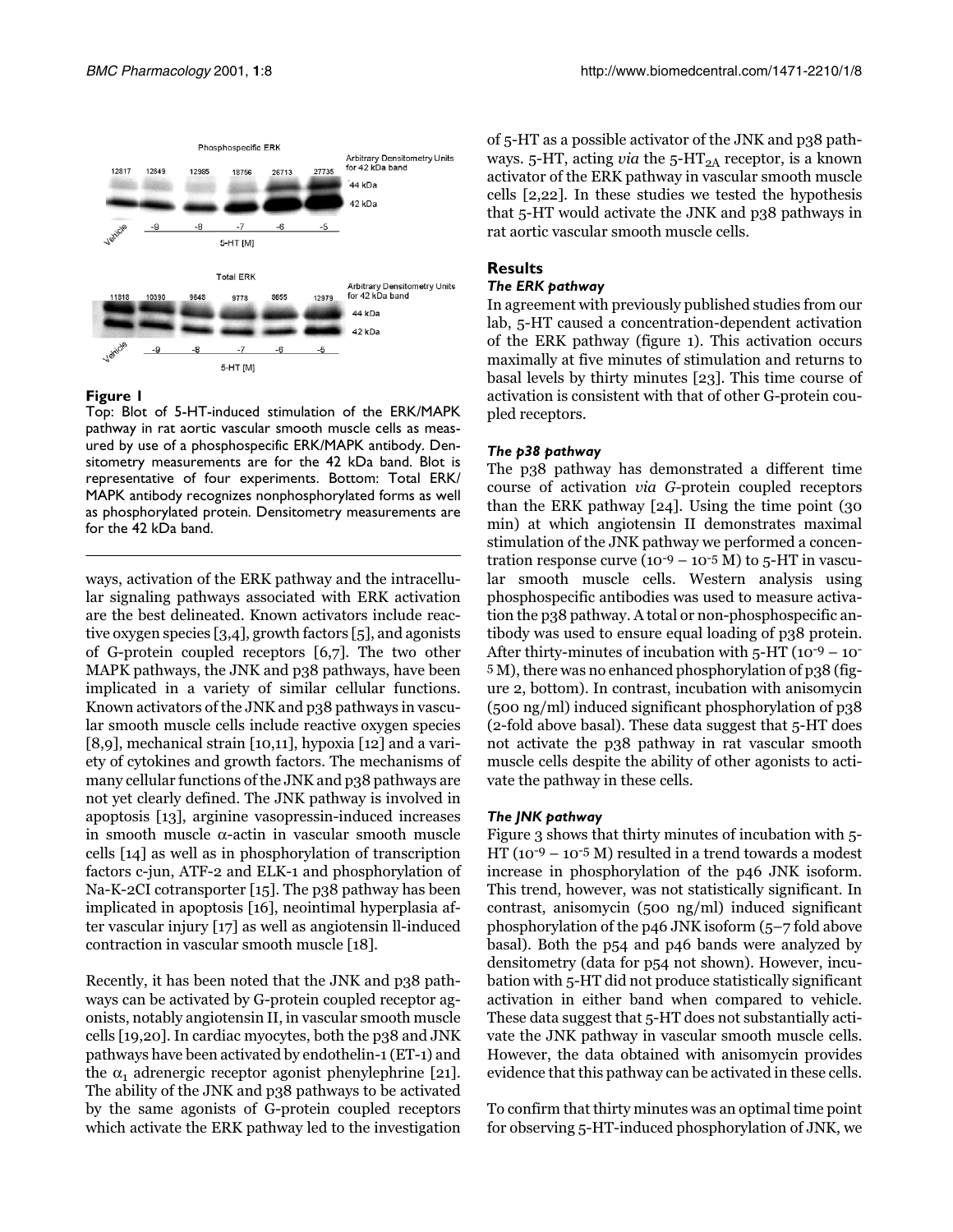

<span id="page-2-0"></span>Top: Blot of 5-HT-induced stimulation of the p38 pathway in rat aortic vascular smooth muscle cells as measured by use of a phosphospecific p38 antibody. Blot is representative of four experiments. Total anti-p38 antibody recognizes nonphosphorylated forms as well as phosphorylated protein. Bottom: Densitometry measurements for p38 kDa. Bar graphs represent means and vertical bars the SEM for  $N = 4$ .  $* =$  statistical difference for response in vehicle-incubated cell cultures.

next performed a time course of JNK phosphorylation after exposure to 5-HT in rat vascular smooth muscle cells. At no time point (5 min, 15 min, 30 min and 60 min) did 5-HT (10-5 M) enhance JNK phosphorylation above basal levels (figure [4\)](#page-3-0). These data fail to support a role for 5-HT-induced activation of the JNK pathway in vascular smooth muscle cells.

To demonstrate that a G-protein coupled receptor agonist could activate the JNK pathway in our vascular smooth muscle cells, we incubated the cells with angiotensin II ( $10^{-9} - 10^{-5}$  M) for thirty minutes. Angiotensin II ( $10^{-8}$  –  $10^{-5}$  M) produced a significant increase in the level of JNK phosphorylation (figure [5](#page-4-0)). The authors





#### <span id="page-2-1"></span>**Figure 3**

Top: Blot of 5-HT-induced  $(10^{-9} - 10^{-5}$  M) stimulation (30 minutes) of the JNK pathway in rat aortic vascular smooth muscle cells as measured by use of a phosphospecific JNK antibody. Blot is representative of four experiments. Middle: Total anti-JNK antibody recognizes nonphosphorylated forms as well as phosphorylated protein. Bottom: Densitometry measurements are for the 46 kDa band. Bar graphs represent means and vertical bars the SEM for N = 4.  $*$  = statistical difference for response in vehicle-incubated cell cultures.

speculate that the differences in the level of phosphorylation of the p46 JNK isoform in the vehicle treatment group maybe due to differences in the JNK expression over time in cultured cells. The cells used in these experiments were of a later passage than those used for the 5- HT incubation studies. These data, in addition to that obtained with anisomycin, demonstrate that in these vascular smooth muscle cells the JNK pathway can be activated.

Due to the trend toward increased phosphorylation of both the p46 and p54 JNK isoforms by 5-HT, we next performed JNK activity assays to determine whether 5-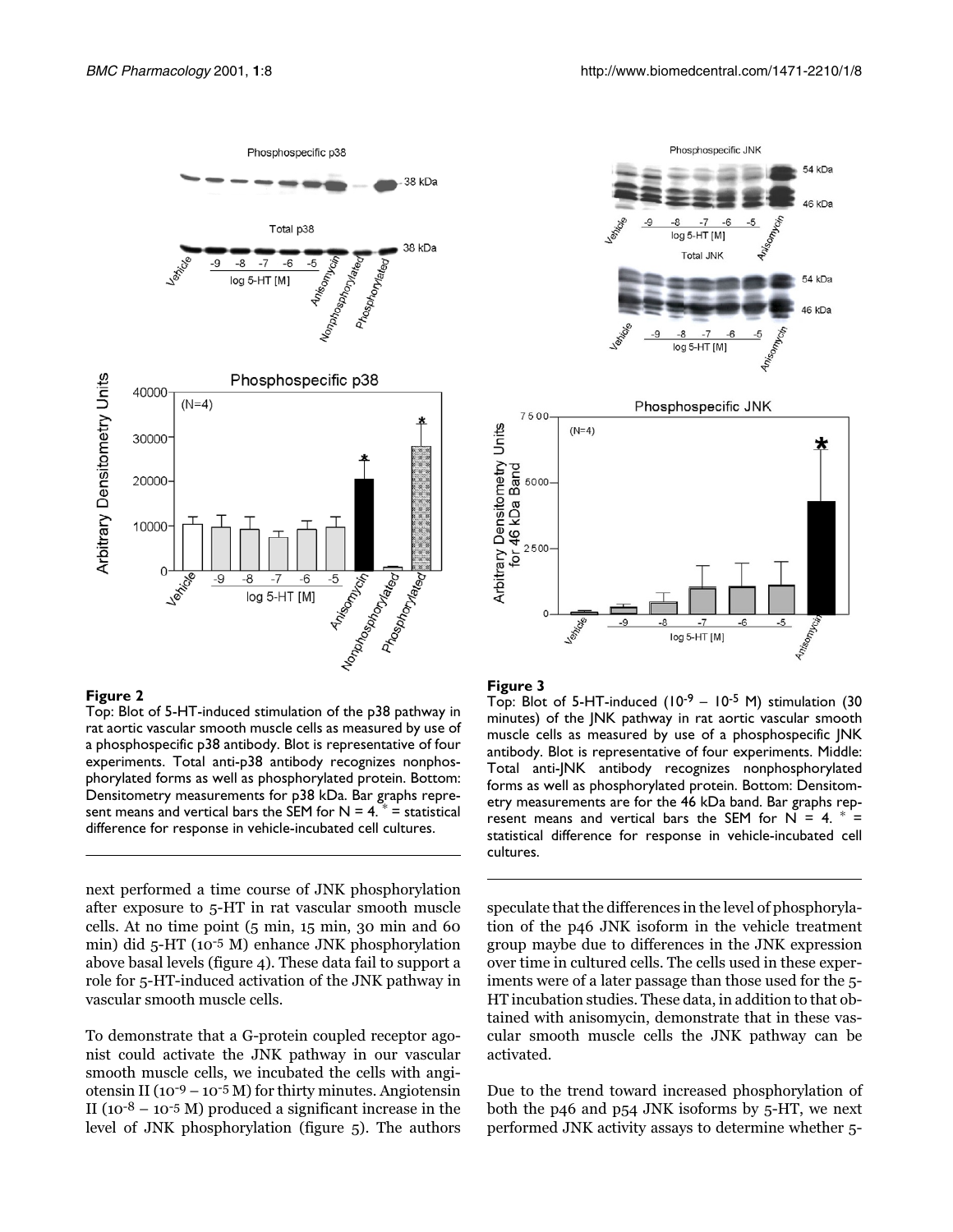



<span id="page-3-0"></span>Top: Blot of 5-HT-induced (10-5 M) stimulation (5 min, 15 min, 30 min and 60 min) of the JNK pathway in rat aortic vascular smooth muscle cells as measured by use of a phosphospecific JNK antibody. Blot is representative of four experiments. Middle: Total anti-JNK antibody recognizes nonphosphorylated forms as well as phosphorylated protein. Bottom: Densitometry measurements are for the 46 kDa band. Bar graphs represent means and vertical bars the SEM for  $N = 4$ .  $* =$  statistical difference for response in vehicleincubated cell cultures.

HT had any significant effect on kinase activity. This assay was chosen to ensure that the western analyses used were sufficiently sensitive to detect changes in the activation of the JNK pathway. There was no significant difference in the levels of activity at any concentration of 5-HT  $(10^{-9} - 10^{-5} M)$  after thirty minutes of incubation in vascular smooth muscle cells (figure [6](#page-5-1)). In contrast, anisomycin (500 ng/ml, 30 min) produced a significant increase in JNK activation (approximately 2-fold above basal). These data, in combination with the above findings, do not support a role for 5-HT in the activation of the JNK pathway in vascular smooth muscle cells.

## **Conclusions**

5-HT is an activator of the ERK pathway in vascular smooth muscle cells. In contrast, 5-HT appears to be unable to activate the JNK and p38 pathways in vascular smooth muscle cells. No observable changes in activation, as measured by phosphorylation status, were seen at any of the  $5$ -HT concentrations  $(10^{-9} - 10^{-5} M)$  or time points (5 min, 30 min, 60 min and 2 hr) examined. The data from the kinase activity assay also demonstrated no activation of the JNK pathway by 5-HT.

The mitogen-activated protein kinase family is associated with many cellular functions. The ability of 5-HT to activate the ERK pathway is consistent with 5-HT's role as a mitogenic stimulus and vasoconstrictor. Several vasoactive G-protein coupled agonists, including angiotensin II and endothelin, have also been shown to activate the ERK pathway in vascular smooth muscle cells [\[6,](#page-6-4)[21\]](#page-6-19). These same hormones also activate the JNK and p38 pathways. These agonists have different time course and concentration profiles for activation of the different MAPK pathways. ERK activation by angiotensin II and 5-HT occurs at relatively lower agonist concentrations and within five minutes of stimulation (19,23). The activation of p38 and JNK pathways by angiotensin II and endothelin occurs at higher concentrations of agonist and requires a longer incubation with the stimulus [[18,](#page-6-16)[19](#page-6-17),[25](#page-6-23)]. There are data which also suggest that different signal transduction pathways are utilized for the different pathways [[25](#page-6-23)–[27\]](#page-6-24). This differential activation of MAPK pathways is most likely due to the role that each plays in the cell. The ERK pathway is associated with growth where as the p38 and JNK pathways are "stress response" pathways.

In light of data for the other G-protein coupled receptor agonists, the inability of 5-HT, also G-protein coupled receptor, was initially surprising. While 5-HT has never been shown to increase activation of either the p38 or JNK pathways, it has been linked to ERK activation. The  $5-HT<sub>2A</sub>$  receptor is the primary serotonergic receptor which couples to activation the ERK pathway in vascular smooth muscle cells [[28](#page-6-25)]. 5-HT's inability to activate the JNK and p38 pathways may be due to a lack of coupling of the  $5-HT_{2A}$  receptor signaling pathway to the components in the JNK and p38 pathways.

It has recently been suggested that G-protein coupled receptors with PDZ domains, SH2-containing domains and PTB domains participate in protein-protein interactions with partners other than G-proteins, such as Grb2 and JAK2, which may allow these receptors to bypass the G-proteins and utilize other signaling cascades (29). This ability of G-protein coupled receptors to modulate the signal cascade used, independent of G-proteins, suggests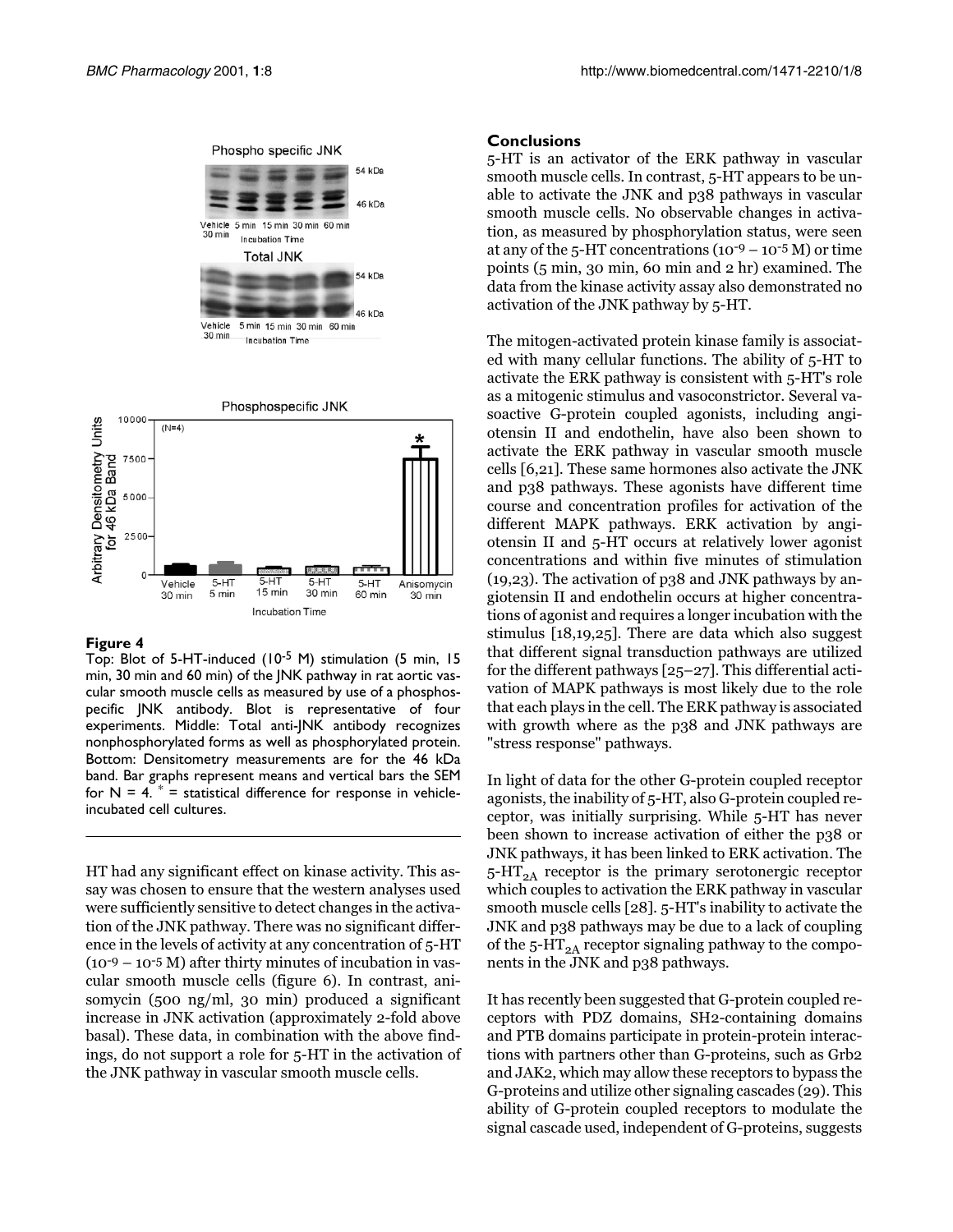

<span id="page-4-0"></span>Top: Blot of angiotensin Il-induced (10-9 - 10-5 M) stimulation (30 minutes) of the JNK pathway in rat aortic vascular smooth muscle cells as measured by use of a phosphospecific JNK antibody. Blot is representative of four experiments. Middle: Total anti-JNK antibody recognizes nonphosphorylated forms as well as phosphorylated protein. Bottom: Densitometry measurements are for the 46 kDa band. Bar graphs represent means and vertical bars the SEM for  $N = 4$ . = statistical difference for response in vehicle-incubated cell cultures.

a broader range of interaction with signaling components. This may provide one explanation for the 5-HT activation of the ERK and its lack of effect on the JNK and p38 pathways.

Another possible explanation for the differential activation of the MAPK pathways by 5-HT may relate to the varied roles 5-HT in different cell types and the multiple receptors which mediate these roles. When examining the physiological role of 5-HT in other cell types, in regards to apoptosis and cellular responses to stress, 5-HT is generally anti-apoptotic [\[30–](#page-6-26)[32\]](#page-6-27). In particular, in neuronal cells the  $5-HT<sub>1A</sub>$  receptor is upregulated under conditions of cellular stress and is anti-apoptotic [[33](#page-6-28)[,34\]](#page-6-29). The anti-apoptotic effects of 5-HT maybe due to

scavenging of reactive oxygen species [\[35\]](#page-6-30) as well as stimulation of the ERK pathway which results in inhibition of a caspase-3-like enzyme [\[32\]](#page-6-27). There are no currently published studies examining the role of 5-HT as an anti-apoptotic factor in vascular smooth muscle cells. It may be that under stressful conditions, such as a disease state or a loss of nutrients which occurs in a state of ischemia, the smooth muscle cells upregulate a new complement of 5-HT receptors [\[33](#page-6-28)[–35\]](#page-6-30). These new receptors maybe involved in activation of the ERK, p38 and JNK pathways, but the studies presented here do not directly address this issue. They do, however, support the conclusion that the  $5$ -HT<sub>2A</sub> receptor does not activate the p38 orJNK pathways in rat vascular smooth muscle cells.

## **Methods**

## *Aortic smooth muscle cell culture*

Vascular smooth muscle cells were derived from the aorta of male Sprague-Dawley rats by an explant method previously described [\[36](#page-6-31)]. The smooth muscle cells were plated on to P-100's and grown to confluence. The cells were used between passages 2 and 9. The cells were positively stained for smooth muscle α-actin (Oncogene Research Products, Boston, MA; Fluorescein labeled goat anti-mouse secondary antibody, Molecular Probes, Eugene, OR) with each new isolation.

#### *Aortic smooth muscle cells experiments*

Cells (P-100 plates) were switched to physiological salt solution (4 ml) [consisting of (in mmol/L) NaCI, 103; KCI, 4.7;  $\text{KH}_{2}\text{PO}_{4}$ , 1.18;  $\text{MgSO}_{4}\cdot$  7 $\text{H}_{2}\text{O}$ , 1.17;  $\text{CaCl}_{2}\cdot$  $2H_2O$ , 1.6; NaHCO<sub>3</sub>, 14.9; dextrose, 5.5; and  $CaNa<sub>2</sub>EDTA$ ,  $0.03$ ] for one hour prior to addition of agonist. At this time, okadaic acid  $(1 \mu M)$ , sodium orthovanadate  $(1 \mu M)$  and PD098059 (10  $\mu$ M) or vehicle (0.1-.5 %DMSO) was added and allowed to equilibrate for one hour. PD098059, an inhibitor of MEK activation, was included in all experiments, except the ERK activation experiments, to increase the specificity of the phospho-JNK antibody which recognizes the 44 and 42 kDa ERK bands as well as bands at 54 and 46 kDa. In the presence of PD098059, the bands at 42 and 44 kDa were significantly reduced. Each dish was incubated with one agonist concentration [5-HT (10-9 – 10-5 M), angiotensin II (10<sup>-9</sup> – 10<sup>-5</sup> M) or anisomycin (500 ng/ml [\[37](#page-6-32)])] for thirty minutes. Plates were placed on ice and incubation buffer aspirated. Plates were washed with ice-cold phosphate-buffered saline containing sodium orthovanadate as a tyrosine phosphatase inhibitor (10 mM sodium phosphate, 150 mM NaCI, 1 mM  $\text{Na}_3\text{VO}_4$ , pH 7.0). Five hundred microliters of supplemented RIPA lysis buffer (50 mM Tris-HCI pH 7.5, 150 mM NaCI, 2 mM EGTA, 0.1% Triton X-100, 1 mM PMSF, 10 ug/ml aprotinin, 10 ug/ml leupeptin, 1 mM sodium orthovanadate) were added to each dish and cells were harvested with a rub-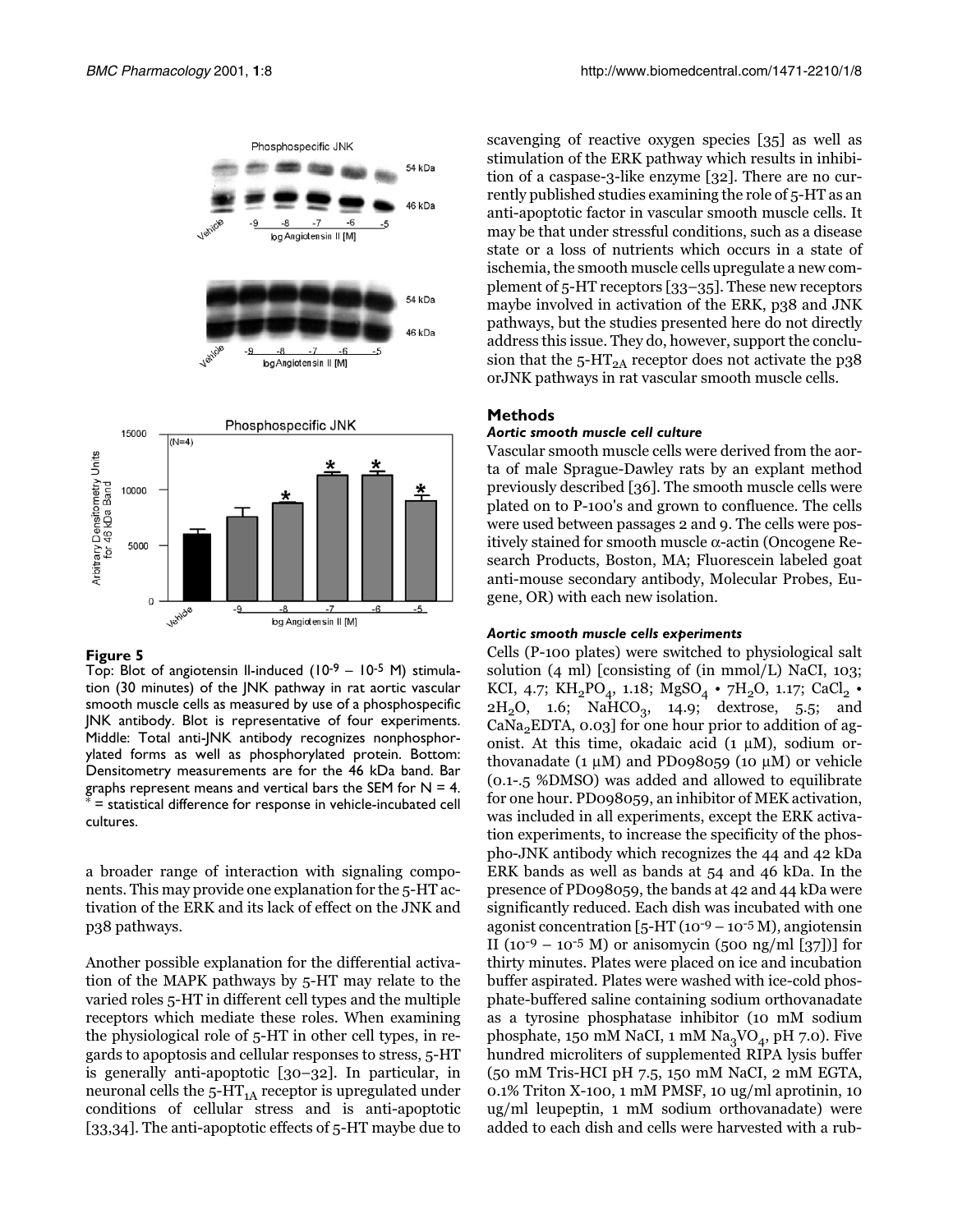

<span id="page-5-1"></span>Bar graph of 5-HT-induced changes in JNK activity in rat aortic vascular smooth muscle cells. Cells were exposed to 5- HT (10<sup>-5</sup> M) for thirty minutes before lysing. Bars represents the means and the vertical bars the SEM for  $N = 4$ .  $* =$  statistical difference for response in vehicle-incubated cell cultures.

ber policeman. Lysates were centrifuged at 14,000 g for 10 minutes at 4°C. Protein concentrations of the resulting supernatant were measured using the BSA method (Bio-Rad, Hercules, CA). The gels were also stained with Gel Code Blue® (Pierce, Rockford, IL) to validate equal loading of protein.

#### *Immunoblotting protocol*

Supernatant (4:1 in denaturing loading buffer, boiled 5 minutes) was loaded, separated on 10% denaturing SDSpolyacrylamide gels, and transferred to Immobilon-P membranes. Membranes were blocked for 3–4 hours in Tris buffer saline + Tween-20 (0.1%; TBS-T) containing 4% chick egg ovalbulmin and 0.025% sodium azide. Rabbit anti-phospho Erk MAPK (1:5000, Promega, Madison, Wl), rabbit anti-phospho JNK MAPK (1:5000, Promega, Madison Wl), rabbit anti-phospho p38 MAPK (1:1000, Cell Signaling, Beverly, MA), mouse anti-total Erk (1:5000, Zymed, San Francisco, CA) rabbit anti-total JNK MAPK (1:5000, Santa Cruz BioTechnologies, Santa Cruz, CA) or rabbit anti-total p38 MAPK (1:1000, Cell Signaling, Beverly, MA) were incubated with blots overnight (4°C). Following washes, secondary antibody linked to horseradish peroxidase [anti-rabbit (1:2000, Zymed Laboratories, S. San Francisco, CA) or antimouse (1:7500, Amersham, Arlington Heights IL)] was added for one hour and incubated with blots at 4°C. Enhanced chemiluminescence was performed using standard reagents (Amersham Laboratories, Arlington Heights, IL).

## *Kinase activity assay protocol*

Primary vascular smooth muscle cell preparations were treated with agonists as described above. They were then lysed in a protein kinase lysis buffer [50 mM HEPES, pH 7.5, 150 mM NaCI, 1.5 mM MgCI2, 1 mM EGTA, 1 mM sodium vanadate, 50 mM sodium fluoride, 20 mM betaglycerophosphate, 10% (vol/vol) glycerol, 1% (vol/vol) Triton X-100, and protease inhibitors (1 mM PMSF, 1 ug/ml pepstatin A1, 1 ug/ml leupeptin, and 1 ug/ml aprotinin]. Equal protein amounts of each cell lysate (usually 100 ug) were incubated for 3 h at  $4^{\circ}$ C in the presence of purified GST-c-Jun-(1–79) bound to glutathione-agarose beads (2.8 ug GST-c-Jun/ul beads) as previously described [\[38](#page-6-33)]. Beads were washed 2 times with HNTG buffer (HEPES 20 mM pH7.5, NaCI 150 mM, Triton X-100 0.10%, glycerol 10%) followed by an additional washing with HNTG buffer + 1% bovine serum albumin (BSA). Samples were then centrifuged at 13,000 rpm for 2 min and the supernatant was discarded. The pellets were washed 2 times with HNTG buffer and 2 times with JKAW buffer (HEPES  $25 \text{ mM}$ , glycerol  $10\%$ , MgCl<sub>2</sub> 20 mM,  $\text{Na}_3\text{VO}_4$  0.1 mM, beta-glycerophosphate 12.5 mM, EGTA 0.5 mM, NaF 0.5 mM). The pellets were then resuspended in 50.5 µl JKAW reaction buffer containing 20 µCi [-32P] ATP and 50 µM unlabeled ATP. After 30 min at 37°C, reactions were terminated by the addition of 8 ul SDS loading buffer, samples were boiled and separated by SDS-PAGE. Proteins were transferred to stabilized nitrocellulose membranes and the bands corresponding to phosporylated c-Jun were counted by a phosphorimager (Storm model 860, Molecular Dynamics, Sunnyvale CA).

## *Data analysis*

Cell experiments were performed three or four times with each repetition of the experiment being performed in cells from explants derived from different animals. Thus, experiments are representative of responses of 3 or 4 different animals. Unpaired Student's t tests were used where appropriate in comparing two group responses and a one way ANOVA test was used when comparing responses of three or more groups ( $p < 0.05$  considered statistically significant). Phosphorimager data was captured using Image Quant 5.1 software (Molecular Dynamics, SunnyVale, CA). Quantitation of all band densities was performed using the public domain NIH Image (v.1.62).

#### **Acknowledgements**

This work was supported by NIH grants HL58489 (SWW), HL60156 (FCB) and a grant from the American Heart Association Award 0010194z (AKLB).

#### **References**

<span id="page-5-0"></span>Niculescu F, Badea T, Rus H: Sublytic C5b-9 induces prolifera**tion of human aortic smooth muscle cells: role of mitogen activates protein kinase and phosphatidylinositol 3-kinase.***Atherosclerosis* 1999, **142**:47-56